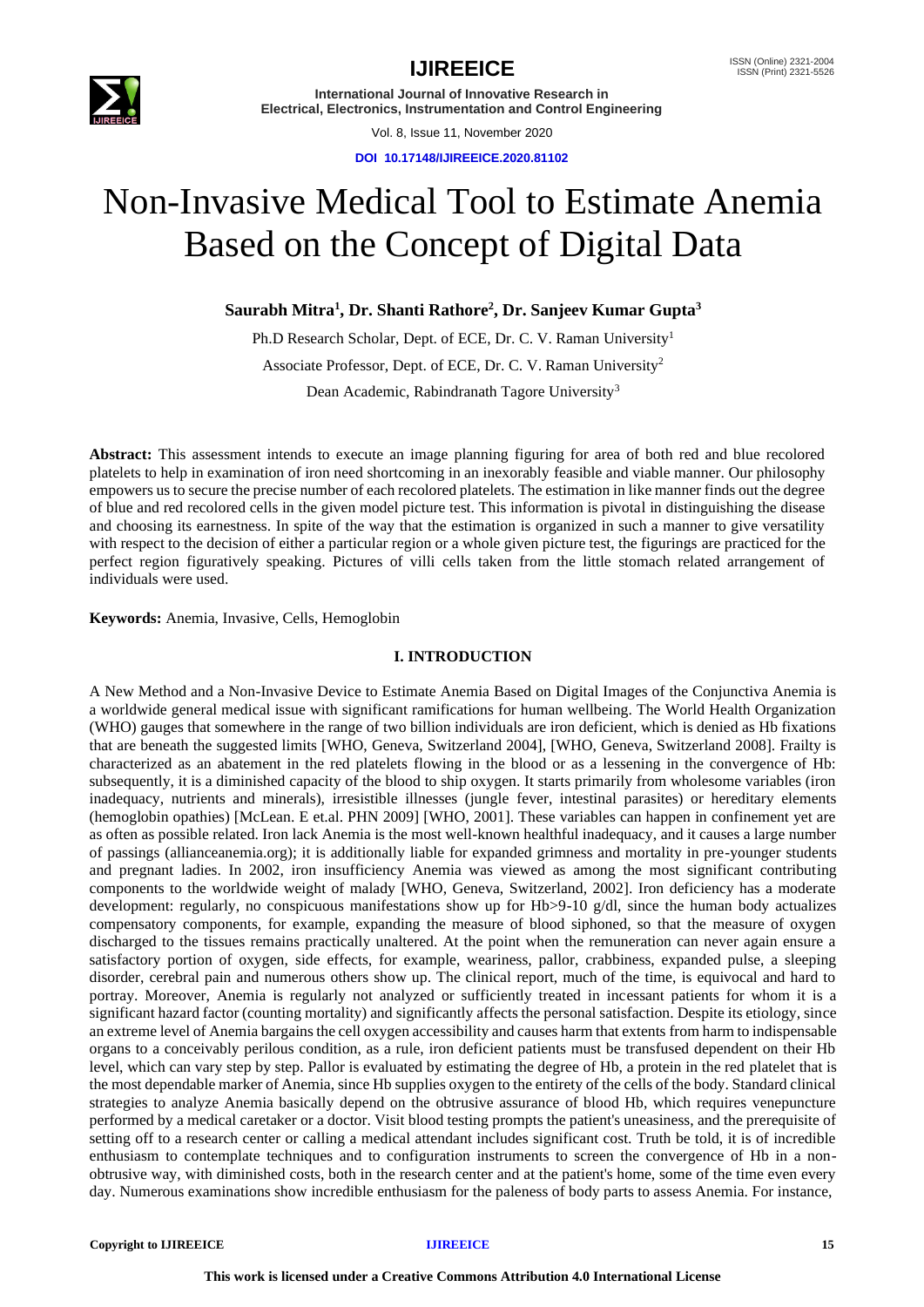## **IJIREEICE** ISSN (Online) 2321-2004



**International Journal of Innovative Research in Electrical, Electronics, Instrumentation and Control Engineering**

#### Vol. 8, Issue 11, November 2020

### **DOI 10.17148/IJIREEICE.2020.81102**

Kalter. H et al., 1997 give the helpfulness of clinical indications in the discovery of Anemia, which recommends the practicality of adding conjunctival whiteness to the Integrated Management of Childhood Illness (IMCI), a procedure intended to decrease kid mortality and grimness in creating nations.

Tsumura. N et al., 2003 considered skin shading and surface investigation/amalgamation by separating Hb and melanin data in the skin. Also, reports thinks about on the connection among skin and Hb.

Spinelli. M.G.N et al., 2003 analyzed the examination of palmar and conjunctival whiteness to recognize Anemia: they found that there was a more prominent degree of affectability to conjunctival paleness than to palmar whiteness.

Spinelli. M.G.N et al., 2003 presume that it was still ahead of schedule to suggest the normal utilization of this method (2003); nonetheless, it could advance considerable investment funds whenever culminated.

Aggarwal. A. K et al., 2004 concentrated the legitimacy of palmar paleness for the finding of Anemia among youngsters matured 6 to 9 months.

A comparable methodology is portrayed Silva. R.M.D et al.,2010 yet the creators expressed that conjunctival paleness assessment is emphatically affected by the spectator. Without a doubt, the doctor's experience is significant in this kind of assessment.

Hasan. M.K. et al 2017 and Wang. E.J. 2016, present picture handling of a ngertip video to examine the connection between the picture pixel data and distinctive (Hb) levels. Also, for this situation, the gauge of Hb is unequivocally affected by the shade of the skin or by straightforward tanning.

For a long time, doctors in like manner practice have assessed Anemia in individuals by watching the eyelid conjunctiva. This training is as yet far reaching in many hindered territories of the earth. Watching the eyelid conjunctiva can give data to suspecting Anemia, as a few examinations proposed.

In, the nearness of conjunctival whiteness was used for Hb assurance, and the creators arrived at 95% segregation precision among sickly and non-pallid patients dependent on an assessment of conjunctival paleness, considering a cutoff of 90 g/L for the Hb focus.

The basic factor in the entirety of the refered to works is that the assessment of conjunctival paleness isn't target, and it requires direct decisions of master doctors. As of late, there has been an expanding enthusiasm for the utilization of advanced pictures of the palpebral conjunctiva to make a non-intrusive gauge of Anemia. In the following segment, we will detail related work that tends to Anemia assessment dependent on advanced picture preparing. As per an investigation led by the world wellbeing association (WHO), 24.8 level of the whole total populace was viewed as pallid between the year 1995 and 2005. The Hemoglobin fixation in the human blood is considered as the highest quality level for the identification of pallor. This is an intravenous procedure which requires specific careful gear. As of late, figure prick blood test is taken for lab testing however blood testing requires a lot of time and may open medicinal services laborers to dangers of blood borne contaminations. Assessment of the conjunctival whiteness of the eye is normally used to quickly screen for iron deficiency in numerous centers, Physicians by and large pulls down the eyelid and emotionally look at the shade of the foremost conjunctival paleness film. The clinical sign for iron deficiency discovery can demonstrate to be very helpful by and large, yet the absence of between onlooker understandings much of the time and low affectability of front conjunctival shading can undermine the credibility of the visual recognition process. Shading scale cards, which comprises of the shading range and the comparing hemoglobin focus is utilized in numerous events to mitigate the issue of between onlooker difference and human mistake to make the visual identification process progressively dependable. Hemoglobin is the essential constituent which adds to the pigmentation found in human blood. It has a predisposition in mirroring the red part of the light falling on its surface contrasted with the green segment which it transcendently ingests. This is the main purpose behind the profound ruddy appearance of hemoglobin. Thus, by looking at the red and green parts of the RGB shading range of the conjunctival paleness, it is conceivable to at a slant gauge the hemoglobin fixation in the human circulatory system. Because of absence of legitimate human services and medicinal offices in immature nations, numerous individuals are defenseless against weakness. This circumstance can be reduced if a sign of weakness can be assessed without including costly blood tests, which are inaccessible in a large number of these zones. Indeed, even the accessibility of specialists or medicinal laborers is spotty. It would be an extraordinary assistance if the nearness of iron deficiency in a patient can be distinguished utilizing non-intrusive techniques which does exclude costly tests or even the nearness of a specialist or medicinal laborer. The nearness of pallor in an individual can be a sign of different sicknesses like jaundice and absence of sustenance. The identification of iron deficiency can serve to demonstrate the nearness of different illnesses too.

### **II. AUDIT OF LITERATURE**

Non-obtrusive methodologies are critical for patients who need visit blood tests, and ongoing enhancements in picture examination have empowered promising strategies to be created. As of late, new and fascinating ways to deal with unbiasedly connect the eyelid shading with the Hb focus dependent on advanced pictures of the palpebral conjunctiva have been proposed. For instance,

In 1989, Carrillo Sanchez et al. utilized a colorimetric device to contrast distinctive shading conceals and the conjunctiva.

#### **Copyright to IJIREEICE [IJIREEICE](https://ijireeice.com/) 16**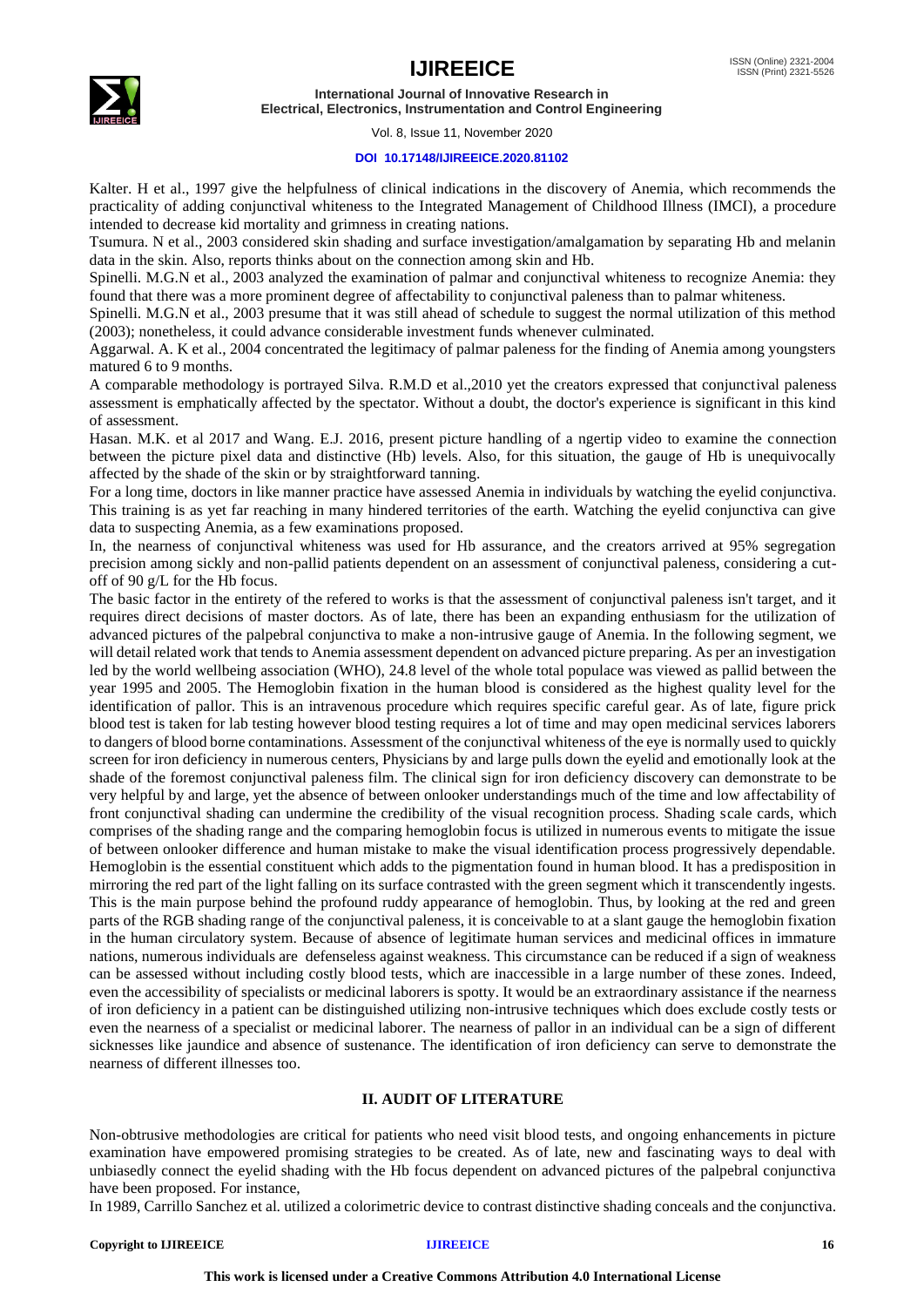

Vol. 8, Issue 11, November 2020

### **DOI 10.17148/IJIREEICE.2020.81102**

Thus, they accomplished fascinating affectability and explicitness levels in screening Hb fixations.

In 2000 Rubeto. C.Di et al., This paper talks about the malarial picture preparing framework. This framework recognizes and characterizes intestinal sickness parasites in Giemsa recolored blood slides pictures. At that point after parasitaemia assessment is finished. Morphological way to deal with cell picture division is more exact than the traditional watershedbased calculation is appeared in this paper. Dark scale granulometries are associated in perspective on opening with circle formed segments, level and non-level. Non level circle shaped organizing segment improves the roundness and the red cells minimization.

In 2002 Ruberto.C.D.et al., This paper talk about a framework orders and distinguish jungle fever parasite by utilizing tiny pictures of platelets. Morphological methodology and the critical necessities in building up this structure are the best frameworks for platelet pictures division.

In 2002 Liao. Q et al., This exploration chip away at an Automated Cell Count technique is portrayed. An exact technique for division for checking white platelets naturally is displayed here. Introductory a clear thresholding approach is associated and the computation is resolved about blood spread pictures from priori data. The imprints are offset by then with a particular ultimate objective to convey important results. This strategy is progressively compelling when contrasted with customary strategies which use data of nearby setting. It can perform exact division of white platelets however they have un-sharp cutoff points.

In 2002 Starck. J.L et al., In this work creator utilizing a channel bank of a" trous wavelet channels, curvelet change executes curvelet sub-groups and uses a ridgelet change as a part step, and thought all through is that changes should be over whole, more energetically than fundamentally inspected. In this electronic changes are associated for de-noising of some standard pictures set up in dreary clamor. A mix of geometric separation and an improved separation change consolidating force inclination is utilized for the watershed step

In 2003 Lin.G. et al., According to this paper an express scientific model for attributes of cell cores like estimate and shape measures is incorporated. For each recognized core, a certainty score is processed by estimating appropriateness of core in the model.

In 2005 Fabio. , Here creator shows the support of a programmed morphological methodology to see the Acute Lymphocytic Leukemia (ALL)with the assistance of pictures of fringe blood magnifying instrument. The exhibited framework individuates the leucocytes from the others platelets, after that it picks the lymphocyte cells (the cells causes uncommon leukemia), morphological files from those cells are assessed then after and finally characterization is performed whether the nearness of the leukemia is there or not.

In 2007, Suner. S et al., investigated shading highlights of computerized pictures of the conjunctiva. They used a standard dim card with a known RGB incentive to look at pictures obtained under various lighting conditions. In their test, they used an assessment programming that ran on a Personal Digital Assistant (PDA), which considered the RGB shading model and found a moderate connection between's the Hb focus determined in situ and the Hb fixation estimated in vitro. Another exceptionally intriguing investigation is accounted for In 2016 Chen.

Y.M. et al., where the creators utilize 18 potential highlights, including a recently included entropy highlight.

In 2014 Kim. O.et al., Studied the mix of a stochastic photon proliferation model in a multi- layered human eyelid tissue and reactance spectroscopy was utilized to contemplate the unearthly reactance of palpebral conjunctiva for Hb assurance. The removed Hb levels were contrasted and in vitro estimations of Hb; the technique demonstrated 86% affectability gauges for clinically analyzed Anemia cases. Sadly, the outcomes were gotten utilizing advanced and costly clinical hardware that isn't appropriate for usage in home settings.

In 2016 Trupti. S. et al., In this work creator directs in such situation to take choice in malady conclusion. The contribution to the proposed framework is individual nail picture. The framework will process a picture of nail and concentrate highlights of nail which is utilized for malady analysis. Human nail comprise of different highlights, out of which proposed framework utilizes nail shading changes for infection analysis. Here, first preparing set information is readied utilizing Weka device from nail pictures of patients of explicit infections. A component extricated from input nail picture is contrasted with the preparation informational collection with get result. In this trial we found that utilizing shading highlight of nail picture normal 65% outcomes are accurately coordinated with preparing set information during three tests directed.

In 2016 Bevilacqua. V et al., Here it was assessed that Hb levels utilizing a computerized picture of the eyelid conjunctiva: unique in relation to Sanchez. C.I. what's more, Suner.S. et.al our methodology didn't require a relative card to decide the shade of the conjunctiva, because of the plan of a particular gadget that was made of two segments: the equipment and programming modules. The gadget comprises of a head-mounted plastic aloof watcher (like a Google cardboard) that takes care of certain issues, including the impact of encompassing light. As prove, we found a moderate relationship (0.49) between a (CIELAB part) estimation of the picture of the palpebral conjunctiva taken through the above gadget and the Hb esteems. Moreover, to anticipate the requirement for blood transfusion, we utilized a twofold more tasteful dependent on a Support Vector Machine (SVM), and the subsequent records were 84.4% (precision), 82.4% (specicity) and 100% (affectability). The outcomes were acquired with 77 patients (9 of them pale, 68 sound).

In 2016 Chen Y.M. et al., the creators, refering to Bevilacqua. V. state that ideally, such a gadget can get well known and

#### **Copyright to IJIREEICE [IJIREEICE](https://ijireeice.com/) 17**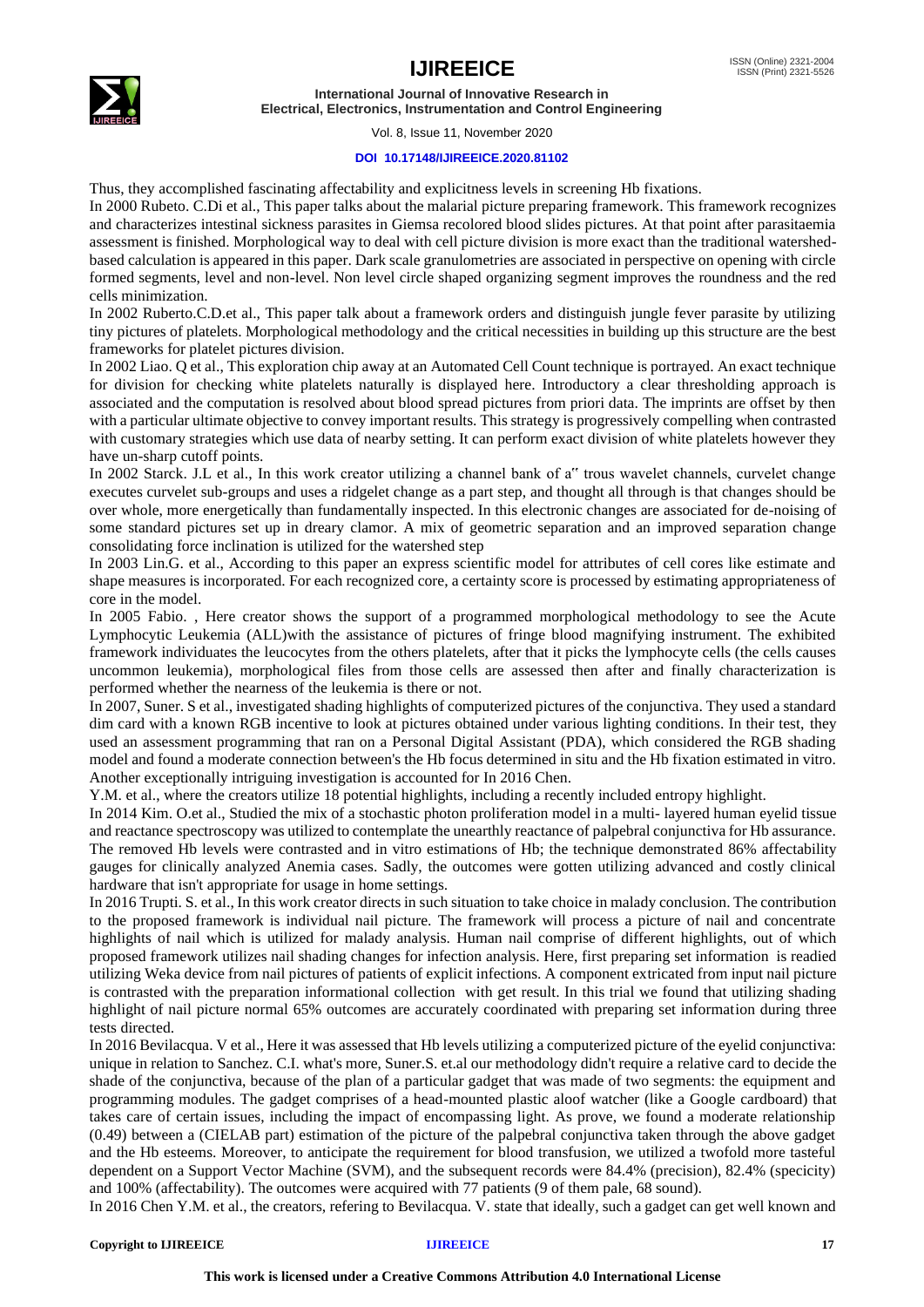



#### Vol. 8, Issue 11, November 2020

### **DOI 10.17148/IJIREEICE.2020.81102**

moderate later on'; notwithstanding, we accept that the gadget is still very unwieldy and costly for home use. The outcome was empowering, yet the analysis ought to be stretched out to a bigger number of patients to find out if that strategy can genuinely be utilized to stay away from superfluous blood transfusion or blood inspecting to recognize the present level of Anemia. Additionally in this paper, we assessed the plausibility of evaluating the Hb level through an advanced picture of the eyelid conjunctiva. Because of the plan of another gadget and new programming running on a typical cell phone, we acquired a palatable outcome that will be point by point in the following areas.

In 2016 Wu. H.S.et al., According to this paper an iterative thresholding calculation is used for division reason especially from boisterous pictures. This calculation overcomes the issue of cell extraction and division from overwhelming boisterous pictures. This calculation works over the balanced limit of pictures iteratively giving power to picture.

In 2017, Chen. Y.M. what's more, Miaou. S.G. et al., Propose a consolidated methodology that comprises of a modied Kalman channel and punishment relapse for non-intrusive Anemia discovery basing on the examination of computerized pictures of the palpebral conjunctiva, and they successfully decrease the quantity of suspect examples.

In 2018 Muthalagu. R. et al., According to this paper creator present non-obtrusive strategy, relationship of hemoglobin with conjunctiva whiteness shading scores and order utilizing neural systems. Around 200 example eye pictures were gathered from Sankara Nethralaya with various lighting conditions (LED, CFL, Tungsten, tube light, daylight, Daylight) and diverse portable and computerized cameras. Utilizing the proposed HSI model, the diverse shading score of the chose locale was evaluated and associated with research center hemoglobin esteem. Elman neural system was utilized for connecting and arranging weak and non-frail cases, out of which

91.3 rates of the forecasts were right and 8.7 rates weren't right arrangements.

In 2018 Giovanni. et al., The creator propose a non-intrusive way to deal with Hb estimation dependent on the picture investigation of a specic conjunctival locale. We will probably build up a gadget that isn't costly and easy to use for surveying the iron deficient condition; this gadget could be utilized by the doctor to choose whether to take a blood test or even by a patient at home to choose whether to advise a doctor; along these lines, we can abstain from having the patient go every now and again to the research center to take a blood test. This gadget additionally enables us to quickly screen for Anemia in countless people, for instance, gatherings of young ladies who are toward the start of the menses.

In 2018 Bhavya. et al., In this work creator the point of convergence of our examination is on restorative pictures However, finding, recognizing and checking of red platelets physically are monotonous and dull that could be rearranged by methods for programmed investigation, in which division is a significant advance. In this paper, we demonstrate an approach to manage programmed division and including of red platelets in minute platelet pictures utilizing Hough Transform and SURF.

### **III. BALANCED OF THE STUDY**

As we probably am aware we are living in the time of 3D medicinal science where we have loads of Tools which can recognize the infection. In present time we have bunches of innovation however there is absence of therapeutic apparatuses which can discover paleness with any non obtrusive procedure. At present we need to take the blood tests and through that we can discover the pallor. As of now there is loads of research who are chipping away at Non intrusive procedure where they are utilizing the idea of picture handling. Here they are utilizing the methodologies like eye side or nails. So according to the ebb and flow search there is heaps of research holes are there which is truly should be explained and those are followings:

• Lack of Real Time: All present methodology are require pre characterize pictures of eye side or nails, so for that approach we need to catch great quality picture through eye side scanner or top of the line camera.

• Accuracy: All present methodologies are not ready to make appropriate outcome as they are center around one single methodology like SPO2 based, EYE side dependent on nails based so there is no any cross check technique is accessible which give surety of paleness.

- Long Process: according to scanner approach all past existing devices are require aches time
- Time Issue: All present calculations rush to give legitimate outcome in time.

• Quality Issue: This is a major risk which is truly should have been unraveled there is no any methodology which can get quality level report from the information parameters.

### **IV. DESTINATIONS**

According to the past existing in inquire about hole there are followings goals which we will cover in this work and they are followings:

- Real Time Analysis
- High Accuracy: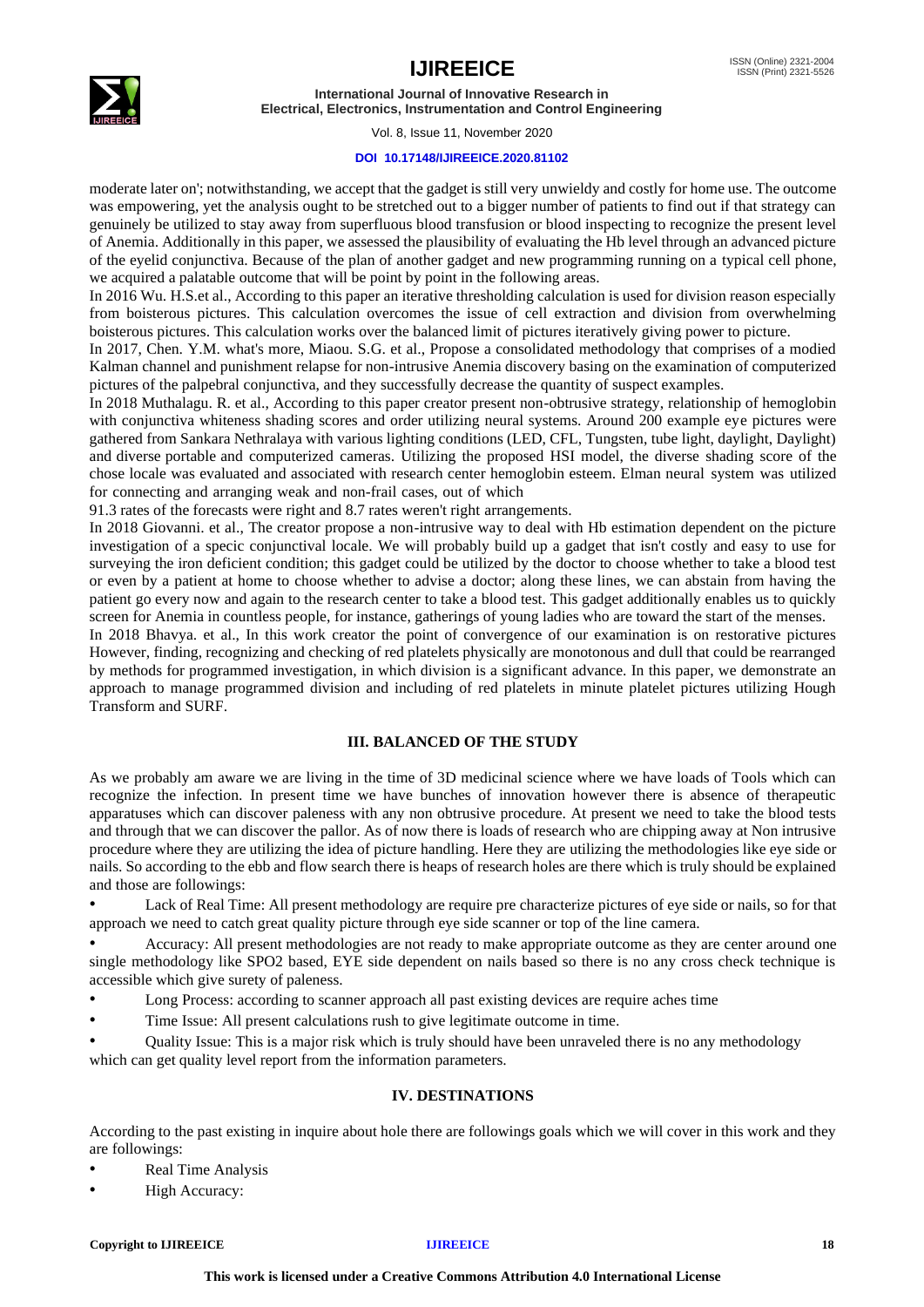

Vol. 8, Issue 11, November 2020

#### **DOI 10.17148/IJIREEICE.2020.81102**

- No all the more Long Process
- Reduction in Time Complexity
- Improvement in Quality Issue

### **V. ANTICIPATED OUTCOME**

In this work we are center around the advancement of Non-Invasive Medical Tool to Estimate Anemia dependent on the Concept of Digital Data through continuous Analysis , so according to our desire we will ready to improve the followings parameters through our novel calculation:

- 1. Able to make equity with time parameter.
- 2. Here we will attempt to lessen the time multifaceted nature with 10-20%.
- 3. Here we will attempt to improve the quality unpredictability with 10-20%.

4. Here we will attempt to make increasingly exact framework we will improve the precision by the 30-40% when contrasted with past approaches.

5. We will make an ongoing framework which can discover flaw on live camera.

### **REFERENCES**

- [1]. Aggarwal A.K., 2014``Validity of palmar pallor for diagnosis of anemia among children aged 6 to 9 months in North India,'' Anemia, vol. 2014, Art.no. 543860. [Online]. Available: https://www.ncbi.nlm.nih.gov/pmc/articles/PMC4241719/
- [2]. Angelopoulou. E, 2001 ``Understanding the color of human skin,'' Proc. SPIE, vol. 4299, PP 243-251.
- [3]. Anand, Bhavya, Goel Yukta, and Goel Amita. 2018 "RED BLOOD CELL DETECTION USING HAUGH TRANSFORM AND SURF TECHNIQUE." RED 7.3.
- [4]. Bevilacqua. V. et al.,2016 ``A novel approach to evaluate blood parameters using computer vision techniques,'' in Proc. IEEE Int. Symp. Med. Meas. Appl. (MeMeA), Benevento, Italy, PP 16, doi: 10.1109/MeMeA.2016.7533760.
- [5]. Bhanushali, Akshay, et al. 2016"Automated Disease Diagnosis Using Image Microscopy."
- [6]. Bhatia, Komal, and Mandeep Singh. "Non-Invasive Techniques for Detection of Haemoglobin in Blood: A Review."
- [7]. Collings, Shaun, et al. 2016 "Non-invasive detection of anaemia using digital photographs of the conjunctiva." PloS one 11.4 : e0153286.
- [8]. Chen. Y. M, Miaou. S.G. and Bian. H,2016 ``Examining palpebral conjunctiva for anemia assessment with image processing methods," Comput. Meth- ods Programs Biomed., vol. 137, pp. 125135, doi: 10.1016/ j.cmpb.2016.08.025.
- [9]. Chen. Y. M and Miaou. S.G., 2017 ``A Kalman filtering and nonlinear penalty regression approach for noninvasive anemia detection with palpebral conjunctiva images,'' J. Healthcare Eng., vol. 2017, Jul. 2017, Art. no. 9580385. [Online]. Available: https://www.hindawi.com/ journals/jhe9580385/cta/, doi: 10.1155/2017/9580385.
- [10]. Dimauro, Giovanni, Caivano Danilo and Girardi Francesco 2018. "A New Method and a Non-Invasive Device to Estimate Anemia Based on Digital Images of the Conjunctiva." IEEE Access 6 46968-46975.
- [11]. Fabio Scotti University of Milan 2005, Department of Information Technologies, via Bramante 65, 26013 "Automatic Morphological Analysis for Acute Leukemia Identification in Peripheral Microscope Images" IEEE International Conferenceon Computational Intelligence For Measurement Systems and Giardini Naxos, Italy.
- [12]. Hasan, Kamrul. Md. et al. 2017 "Analyzing the existing noninvasive haemoglobin measurement techniques." Ubiquitous Computing, Electronics and Mobile Communication Conference (UEMCON), 2017 IEEE 8th Annual. IEEE.
- [13]. Hasan. M .K, Sakib. N, Love. R. R and Ahamed. S. I,2017 "RGB pixel analysis of ngertip video image captured from sickle cell patient with low and high level of haemoglobin,'' in Proc. IEEE 8th Annu. Ubiquitous Comput., Electron. Mobile Comm. Conf. (UEMCON), PP. 499-505, doi: 10.1109/UEMCON.2017.8249004.
- [14]. Indi, Trupti S. and Gunge. A. Yogesh 2016 "Early stage disease diagnosis system using human nail image processing." IJ Information Technology and Computer Science 7 PP 30-35.
- [15]. Kalter. H et al.,1997 ``Evaluation of clinical signs to diagnose anaemia in uganda and Bangladesh, in areas with and without malaria,'' Bull. World Health Org., vol. 75, no. 1, PP 103,
- [16]. Kim. O, McMurdy. J, Jay. G, Lines. C, Crawford. G and Alber. M, 2014``Combined reactance spectroscopy and stochastic modeling approach for noninvasive haemoglobin determination via palpebral conjunctiva,'' Physiol. Rep., vol. 2, no. 1, PP 001-92.
- [17]. Lin G, Adiga U, Olson K, Guzowski J.F., Barnes C.A. and Roysam. B 2003 "A hybrid 3Dwatershed algorithm incorporating gradient cues and object models for automatic segmentation of nuclei in confocal image stacks," Cytometry Part A, vol. 56, no. 1, PP. 23–36.
- [18]. Liao Q and Deng Y, 2002. "An accurate segmentation method for white blood cell images," in Proceedings of the IEEE International Symposium on Biomedical Imaging, PP 245–258.
- [19]. McLean. E, Cogswell. M, Egli. I, Wojdyla. D and de Benoist. B, ``Worldwide prevalence of anaemia, WHO vitamin and mineral nutrition information system, 1993-2005,'' Public Health Nutrition, vol. 12, no. 4, PP 444-454, 2009.
- [20]. Muthalagu, R., V. Thulasi Bai, and Sheila John 2018 "A smart (phone) solution: An effective tool for screening anaemia–correlation with conjunctiva pallor and haemoglobin levels." TAGA Journal 14 PP 2611-2621.
- [21]. Rubeto C.Di, Dempster A, Khan S, and Jarra B,2002 "Segmentation of blood images using morphological operators," in Proceedings of the 15th International Conference on Pattern Recognition, vol. 3, PP 397–400.
- [22]. Ruberto C.D., Dempster A, Khan S, Jarra B,. 2002 "Analysis of Infected Blood Cell Images Using Morphological Operators", Image and Vision Computing, Vol. 20, PP 133- 146
- [23]. Spinelli M.G.N.,Souza J.N.P,de Souza S.B., and Sesoko. E.H.,2003 "Reliability and validity of palmar and conjunctival pallor for anemia detection purposes,'' Rev. Saude Publica, vol. 37, no. 4, PP 404-408.
- [24]. Sanchez-Carrillo C.I., de Jesus Ramirez-Sanchez T and Selwyn B.J.,1989 ``Test of a noninvasive instrument for measuring haemoglobin concentration,'' Int. J. Technol. Assessment Health Care, vol. 5, no. 4, PP 659-667.
- [25]. Sheth. T.N., Choudhry N.K., Bowes. M and Detsky A.S., 1997``The relation of conjunctival pallor to the presence of anemia,'' J. Gen. Internal Med., vol. 12, no. 2, PP 102-106.